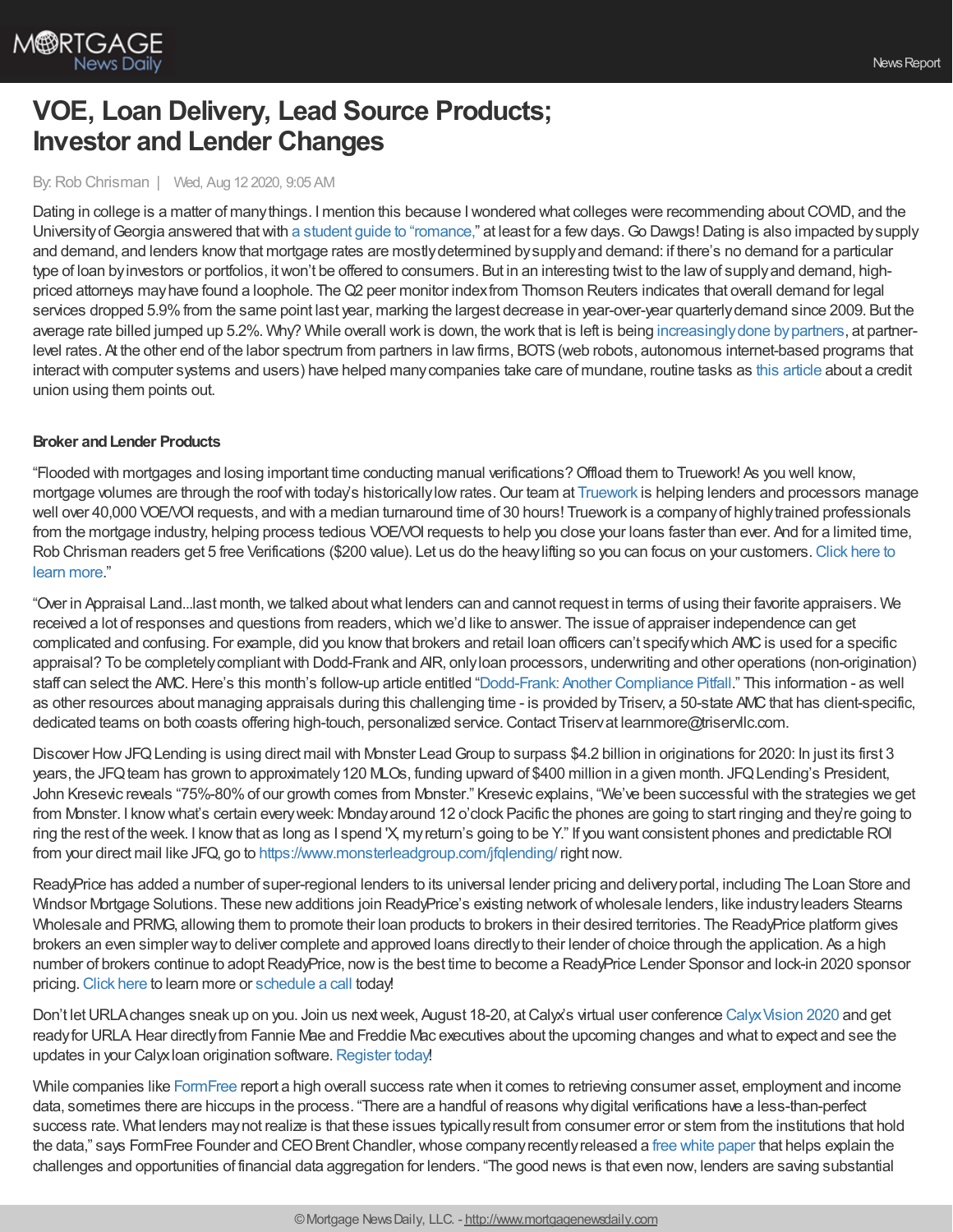time and money when they routinely verify asset, employment and income electronically, and those efficiency gains will only get bigger as data-sharing standards and practices continue to improve."

## **Investor, Lender, andWholesaler Changes**

Mountain West Financial Wholesale announced that its Affordable Housing Overview Website is now available. Access program information not onlyfor the Housing Finance Agency(HFA) programs, but for over 80 stand-alone DPAs.

FAMC Correspondent will be retiring the following ARM products, effective August 13, 2020, instead of October 30, 2020: 2051-225 5/1 LIBORARMStandard; 2071 7/1 LIBORARMStandard; 2051-HBAL 5/1/ LIBORARMHigh Balance; 2071-HBAL 7/1 LIBORARMHigh Balance. Additionally, Effective August 13, 2020, the 7051-5/1/ CMT Treasury ARM Standard product will no longer be available.

First Community Mortgage posted guideline update regarding an Increase to Tennessee Housing Development Agency (THDA) Income limits in Wholesale [Announcement](https://kc.fcmpartners.com/wp-content/uploads/2020/08/2020-36-Wholesale-Announcements.pdf) 2020-36.

Verus Mortgage Capital (VMC), [announced](https://verusmc.com/) it has begun purchasing non-QMloans again after a short pause at the beginning of the pandemic. It is activelyinvesting in neworigination and pre-pandemic loans.

Do you have a Borrower in Forbearance? Paythe mortgage current and refinance immediatelywith Parkside Lending. There is no waiting period required if past due balance paid current.

Click [here](https://files.constantcontact.com/7893279a601/5ffebf6f-9be5-4fc0-831b-519aca675d31.pdf) to view ParkXpress loan required criteria.

Brokers should knowthat Land Home Financial Services offers Digital Mortgages.Contact Mark Sheridan for information.

Calcap Lending's Accelerator Program provides InterestOnlywith No Prepayment Penalty.ContactDan Crouse to find out more about this program and about Calcap's Expanded Bridge Programs with 1, 3, and 5 Year Terms.

The newfull eClosing options from Plaza Home Mortgage, you can offer borrowers with eligible loans a simple and safe wayto review, sign and execute all of their closing docs online.No face-to-face closing appointment needed and no more last-minute scrambling over missing signatures or documents. Plaza Home Mortgage's Certified Loan Program helps correspondents mitigate the financial risk that can arise from loan manufacturing defects and buyback requests, at no upfront cost. Learn more on Plaza's [information](https://info.plazahomemortgage.com/certified-loan-program?utm_campaign=National%20Correspondent%20News%20%252B%20Updates&utm_source=hs_email&utm_medium=email&utm_content=87815293&_hsenc=p2ANqtz-8G8GigLBZzVLnbx58jcXWSSzyFBgmR17r6UpM4gmNwNB818QCENFnkEI1ic5CTb8P2cjR4ZmRKwAWsSJ4OX9bBNYd5SskZ-mJiYwZN3BMIrXX_8T8&_hsmi=87815293) page.

Plaza delivers a customized, full [analysis](https://share.plazahomemortgage.com/e2t/c/*W62vQcd3v9tFYW7wytQz4rpnh80/*W3j-qxV4qYbCjW2Rv6RL1s5v1X0/5/f18dQhb0Sq5N8Y9YsWW61DttL1k63-nW1DWxWf56BhTpW6Blzl21SrC8dVLDpF18CSvhfW8BSwjj37-yW0N8t3HlYTxSKhW64RBnX8tzLt_N62KSMFPL0NKW61LyJd8rCB9JW5wL96L1sL3M0N3Mybvydlp3hW58jlLX3381T2W7PNjjf96zRPSW6bT6L38RRjRDW5CktzD83KHrFW7J39qH2m8DqKW2HT8mr6l4Sh9W4ldc768hz0YsW806yj370ml3sW3qcHmy56T-lWW6wr1w16yxqSzW312TFW4_YY9XW70lG1C8sHwLSW30n5395mzwPpW2Xtn438PGjWMW5plt2H5nG_kFW56Fbj77kVQx8W4Nwsfq5r8vptW8NT7Ql1g8SfgW5R_vzj1VvrK4W8F-3bd92L8yXVCmXLH1sl7pFW5gwRpH7LVLSvW7htX4B49kJ93W1rdrs_22TNxnV9Mb7745yC-JW3NnNcW8s4py7VNdj9Z8SQbCTVCjYjP8rY3SgW2bd9Zp8ml2mfW6GvgfK8JlvTqW8k0rLX6mJ_WjW6RsJyp17VGb6MtJCL43_BXzf2Lyyhf11) of its most popular Reverse programs specific to your borrower's scenario right to your inbox. The analysis details available funds, rates, fees, and other loan information. Plaza's Reverse Mortgage staffwill run a complete analysis on your submitted information and send the findings back to you via e-mail - typicallywithin a fewhours.

Speaking of reverse mortgages, Medicare maynot provide enough coverage for long-term care (LTC), and most (56%) of middle-income baby boomers don't know it. According to a Medicare expert, reverse mortgages can be an effective tool to help fill the gaps. Read more in this article from Reverse Mortgage Daily.

First Community Mortgage is offering its Select QMand Choice QM Jumbo Products Select QMand Choice QM Jumbo Products again. Full guidelines are posted on the Knowledge Center.

For current information on Mountain West Financial's programs for brokers, it is best to visit its [website.](http://www.mwfinc.com/hot-program/) Mountain West Financial Wholesale has extended its July Special through the month of August. All REFINANCE transactions during the month of July AND August will receive a 60-daylock for the price of 30 days for NEWLOCKSONLY. Be sure to set the lock period to 60 days in PML at the time of locking.

AmeriHome has recently observed some Sellers closing Non-Delegated loans prior to a Clear to Close (CTC) underwriting decision being issued. In response, AmeriHome is updating policyfor loans in the Non-Delegated Underwriting Program.

Guild Mortgage [announced](https://www.eoriginal.com/press-releases/guild-mortgage-announces-partnership-with-eoriginal-to-provide-expanded-eclosing-capabilities/) itwill incorporate eOriginal's technologyinto its eClose solution to create, execute and deliver eNotes, adding a crucial function to its digital mortgage origination process and secure eClose solution.Guild customers will nowhave the option to review and sign the eNote remotely. Additionally, eOriginal provides an eVault, a secure platform for the management of electronicallysigned assets, such as eNotes, after they are executed. Once an eNote is signed by a customer, it transfers to additional parties, such as warehouse banks or investors, including Fannie Mae and Freddie Mac, directlythrough the eVault.

CherryCreek Mortgage Companyannounced that it nowoffers a newflexible and efficient closing experience for its customers called Smart Close™ allowing borrowers receive and review closing documents electronically prior to closing day. On the day of closing, the borrower electronicallysigns most of the closing documents remotely, eliminating the need to sign non-notarized documents in person.